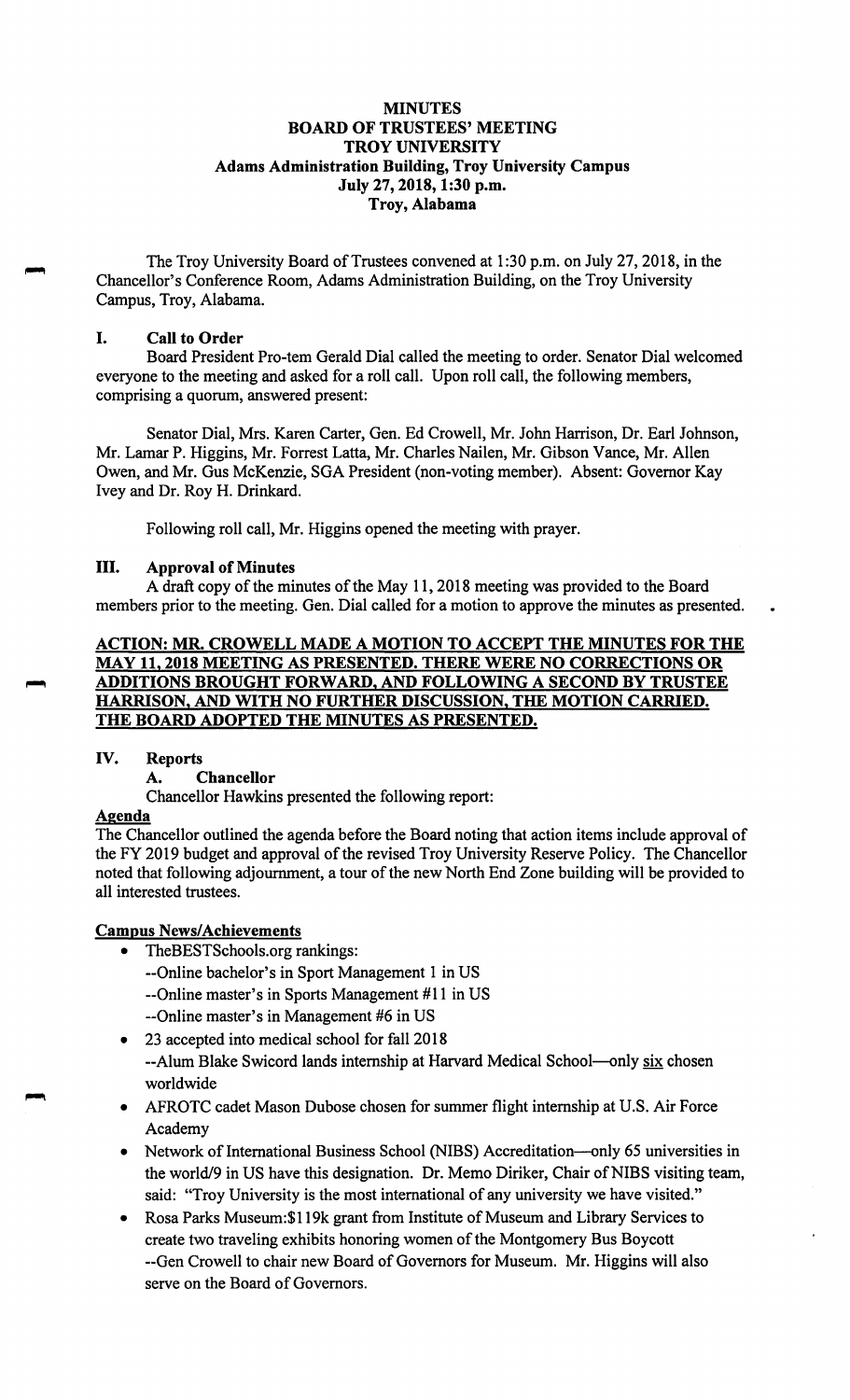Minutes Board of Trustees' Meeting July 27, 2018  $2|Page$ 

> --Mission: Provide direction and vision, serve as advocacy council, help raise extramural funding, recommend policies for operation

- Owning our Backyard—numbers shared of most popular in-state school by county where Troy University has the most students.
- Shared information about recent graduation in China-strong network and great potential. Banner year for  $1+2+1$  program—in 2001 44 new students and expecting 134 in 2018
- Trojans performed in Carnegie Hall
- Group of dance/theater/music students returned to Italy and performed in Pietrasanta and we continue to forge ahead with partnerships with that city
- Dr. Dionne Rosser-Mims took a study abroad group to Uganda and Costa Rica
- The Fitness Center is moving forward.

# **Challenges in Higher Education**

- US High Education enrollment has declined six consecutive years
- US entering "period of stagnation" in number of high school graduates --Prediction-15% decline in high school graduates by 2026
- Budget cuts/rightsizing continue
- Troy University succession planning and right-sizing initiatives shared. Reorganization plan shared and a strategy will be developed that repositions the University to be more competitive with the military
- Announced the retirement of Dr. Earl Ingram, Senior Vice Chancellor (SVC) for Academic Affairs, effective January 1, 2019. Dr. Lance Tatum will serve an interim SVC for Academic Affairs upon Dr. Ingram's departure. Other personnel changes announced were Dr. Dionne Rosser-Mims as Interim Dean of the College of Education; and Mr. Ray White, Interim Vice Chancellor of the Montgomery Campus.

# **Dates to Remember:**

- August 12-Odyssey Convocation for new students
- August 31-North End Zone Ceremony
- September 1—Football opener Boise State and dedication of Rushing Hall
- September 14-15-Board of Trustees football trip to Nebraska
- December 14—Troy Commencement
- December 16-Dothan Commencement
- December 17-Montgomery Commencement

# **Leadership Retreat Update**

- At the Chancellor's request, Dr. Hank Dasinger, Chief of Staff and Senior Vice Chancellor for Student Services and Administration, provided an update to the trustees on the Troy University Leadership Retreat scheduled for July 30-31 in Eufaula. The theme for the retreat is "Student Access AND Success." Dr. Dasinger elaborated on program details for the retreat. He noted that Dr. Jim Purcell, Executive Director of the Alabama Commission on Higher Education, will serve as dinner keynote speaker.
- Following Dr. Dasinger's presentation, he called upon Mrs. Samantha Johnson, Director of Marketing at Troy University. Having worked with Movie Gallery, Mrs. Johnson was asked to share with the Board her perspective on marketing in higher education compared to the corporate world. Following her presentation, Mrs. Johnson responded to comments.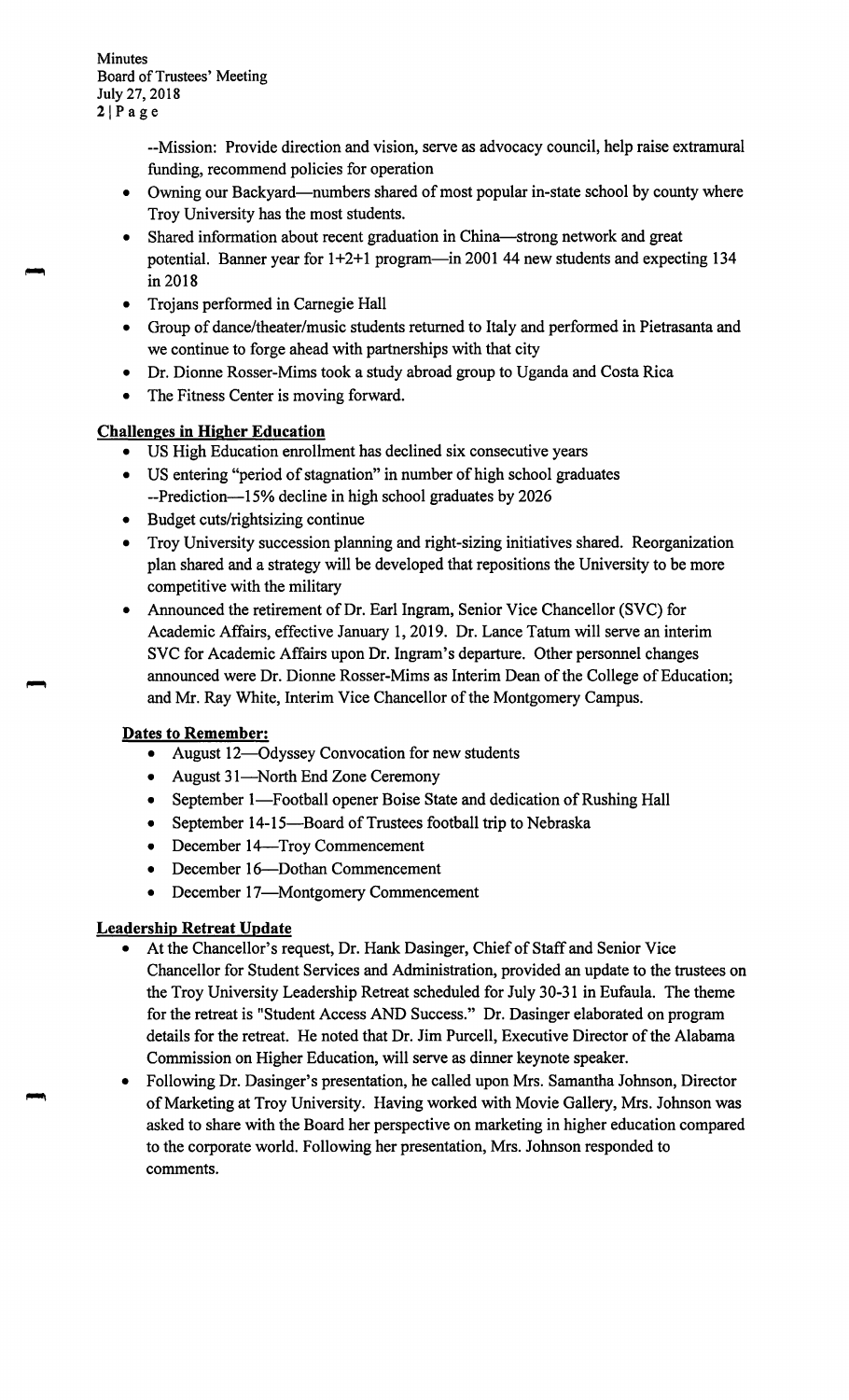**Minutes** Board of Trustees' Meeting July 27, 2018  $3|Page$ 

## **B. Board Committee Reports**

#### • **Academic Affairs Committee, Honorable Karen Carter**

Mrs. Carter gave an update on the Academic Affairs Committee and stated that Dr. Earl Ingram will provide a report to the Board on what the University has been doing on building its programs. Mrs. Carter called on Dr. Ingram to update the trustees on new academic programs.

#### o **Report on New Academic Programs-Dr. Earl Ingram**

The following is an outline of Dr. Ingram's report on program changes for the period 2008 to 2018:

- 28 new degree programs added
	- --16 undergraduate
	- --12 graduate (9 in past *5* years, including the PhD)
	- --19 new program approved for TROY Online
	- --10 existing programs extended to TROY Online in past 5 years
- 58 minors added
- Significant revision of the General Education Component
- Most recent additions 2017-2018
	- --BS in Interdisciplinary Studies
	- --BS in Occupation Education
	- --BS in Applied Health Sciences
	- --BS in Health Promotion
	- --BS in Electronics Engineering Technology
	- --BS in Cyber Security
	- Emphasis this Academic Year
		- --Migrating programs to TROY Online and
		- --Preparing a proposal for the third doctoral program

Following Dr. Ingram's presentation, Mr. Higgins asked for clarification as to how the new programs added would help us tie in with packaging Troy University as "Alabama's International University." Dr. Ingram responded that the two programs added this year—Cyber Security and Electronics Engineering Technology—would appeal to international student population. Discussion continued as Dr. Ingram addressed Mr. Higgins comments about ways to help TROY identify as "Alabama's International University."

Mr. Latta expressed concern about the General Studies direction in all of higher education re the trend of watering down the core curriculum of what students are getting at colleges and universities. He added that he thinks we need to stick to the fundamentals and expressed his concern about the Interdisciplinary Studies major, adding that he understands the business part of it but that it is a broad brush of multiple things. Mr. Latta added that another concern of his is that our College of Arts and Sciences does not offer English, which has been moved over into another college. Dr. Ingram responded to Mr. Latta's concerns and discussion followed.

## • **Finance Committee, Honorable John Harrison**

Mr. Harrison gave an update on the Finance Committee meeting held on July 12, 2018. He stated that in the May Board meeting the tuition and fee structure was increased with the understanding that Dr. Bookout would come back to this meeting to present the budget. Mr. Harrison called on Dr. Bookout to give the financial report and present the proposed budget.

#### o **Financial Report-Dr. Jim Bookout**

The following is an outline of Dr. Bookout's report.

#### 2018 Progress to Date

As of June 30, 2018 80% of revenue has been generated compared to 81% last year. The difference is that the budget is about \$9M higher this year over last year but we are in good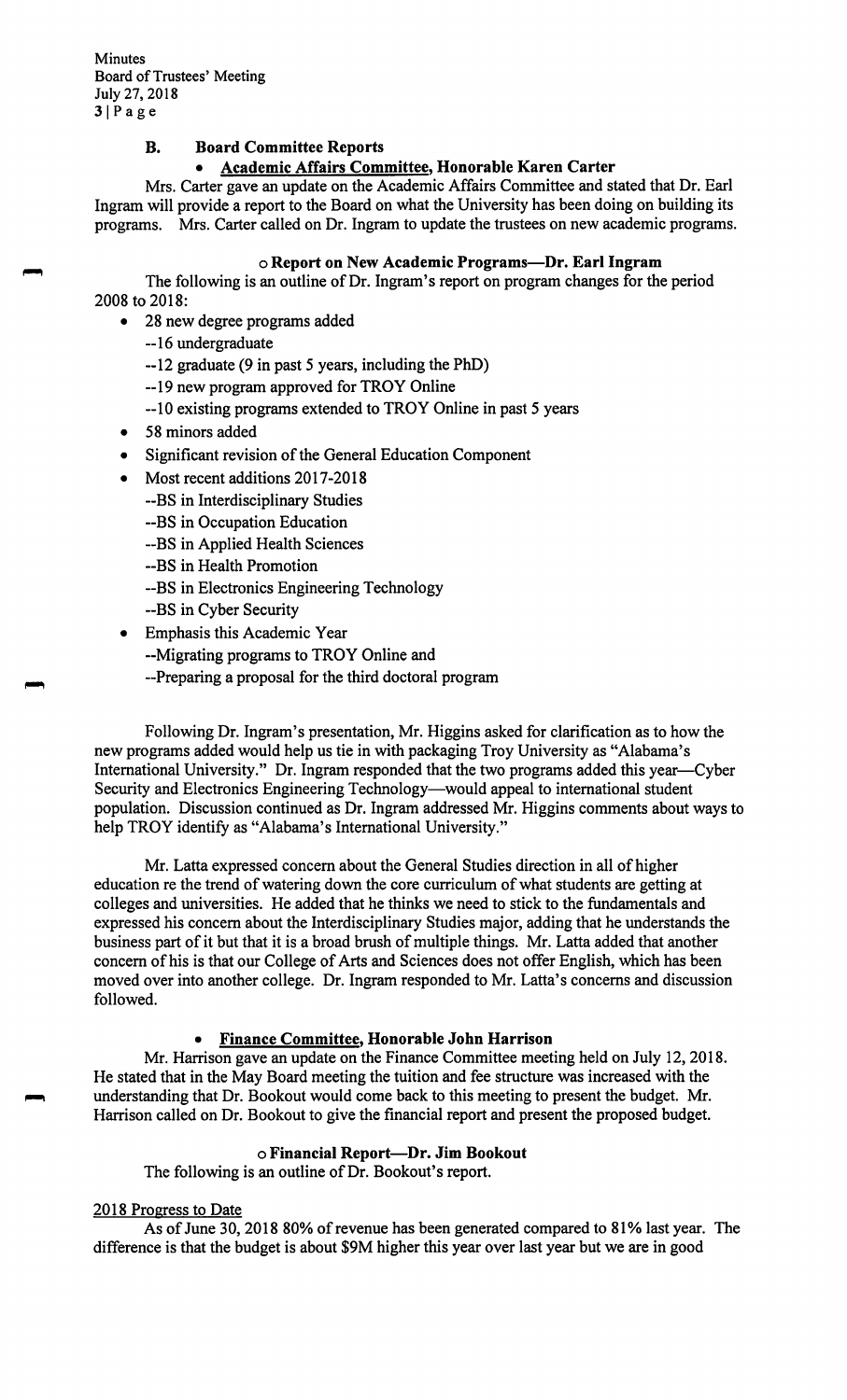**Minutes** Board of Trustees' Meeting July 27, 2018  $4|Page$ 

shape at this point as compared to last year. Gross tuition is up about \$2.8M. Credit hours are up 1.92% going into the fall.

#### 2019 Revenue Considerations

Dr. Bookout noted that the Board at its May meeting approved an increase of 2.84% in tuition. Undergraduate tuition will increase to \$325 per credit hour (up from \$316) and graduate tuition rates will increase from \$417 to \$425 per credit hour. A report was shared on where TROY stands concerning tuition increases compared with other universities across the state. It was noted that TROY remains in the lower rankings for tuition increases. Dr. Bookout briefly addressed the fee structure. A comparison with other universities was shared reflecting cost of attendance per semester and TROY ranks number 11 out of 13 in lowest tuition cost.

#### 2019 Proposed Operating Budget

Dr. Bookout shared that the 2018 budget reflected \$239M, which represented \$3.3M out of balance budget. However, Dr. Bookout added that the budget was scrubbed and reductions were made to balance the budget. He expressed his thanks to his colleagues for their efforts in achieving a balanced budget. In summary, Dr. Bookout stated that there will be little change reflected in the proposed budget.

#### Funds Held for Investment

Dr. Bookout reported that the Funds Held for Investment performance summary reflects the investments through the Foundation has generated \$18M since 2012. Annualized percentage rate of return to date is 8.96%.

#### Reserve Spending

Dr. Bookout noted that the Reserve Policy is on the agenda for today's meeting. He shared examples of funded projects from the reserve funds to include \$1.82M on the North End Zone scoreboard and \$IM on new parking lot. Dr. Bookout concluded by stating that we are in good shape if we put back some monies this year. This will be discussed later in the meeting during the presentation of the resolution on Reserve Funds Policy.

## Facilities Update

## • **Projects In Planning**

**--Coleman Center:** Plans are with the Building Commission. Projected completion date August 2019.

**--Janice Hawkins Cultural Arts Park Trail Grant:** Phase I will include improvements from Luther Drive to the Lagoon. Phase II will involve improvements from the Chancellor's Home to the Lagoon.

• **Projects in Progress --Memorial Stadium North End Zone Complex --Trojan Fitness Center --McKinley Drive (ATRIP) Improvements --Trojan Center East Parking Lot** 

## Reserve Policy

- Reserve Balances -- \$60,000,000
- Dr. Bookout noted that the resolution today on the Reserve Policy will clarify how funds are replenished which will be through surplus of the previous year.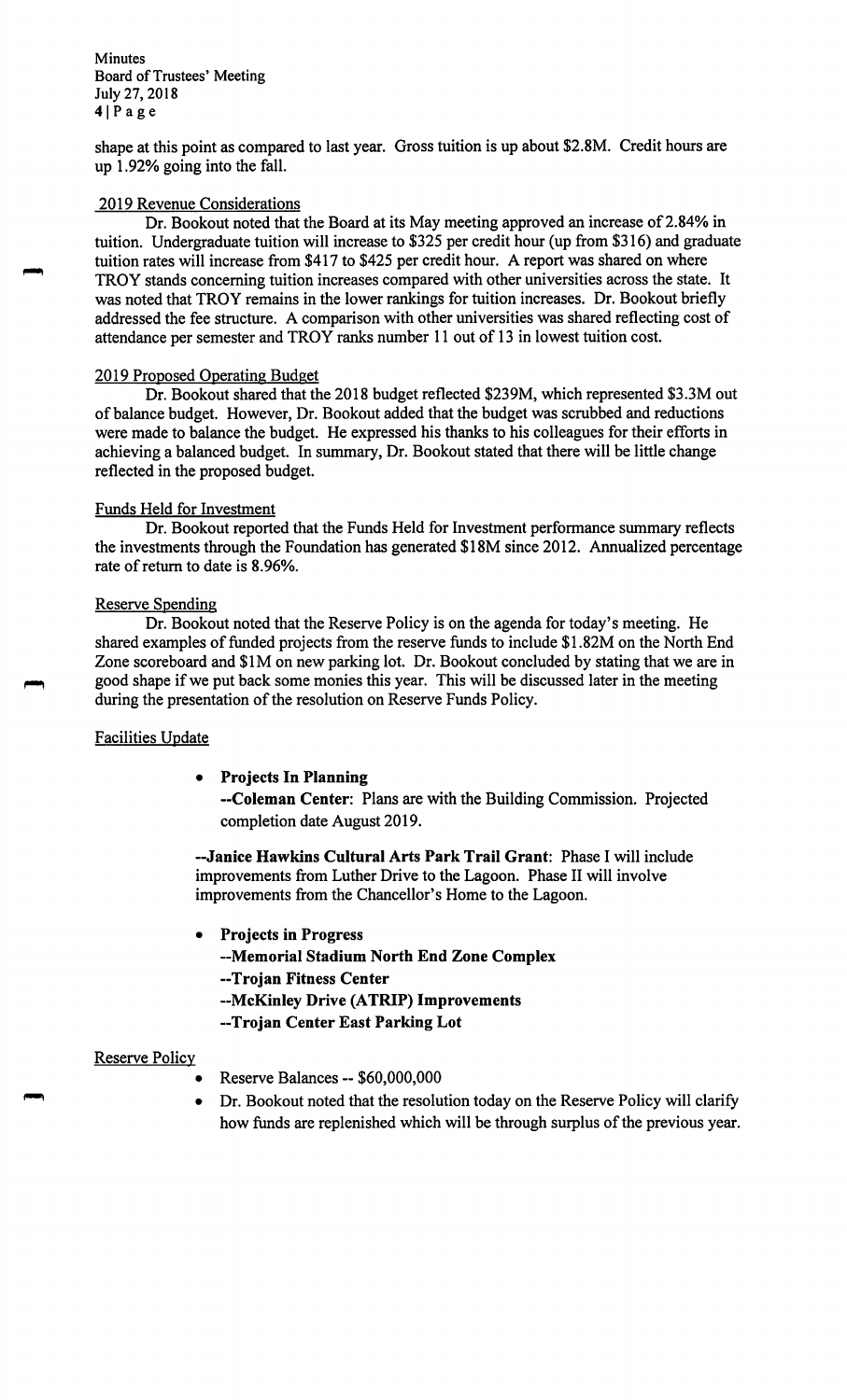**Minutes** Board of Trustees' Meeting July 27, 2018 SIPage

## o **Resolution #I-Approving the Fiscal Year 2019 Budget ACTION: FOLLOWING DR. BOOKOUT'S PRESENTATION, DR. JOHNSON MADE A MOTION TO ADOPT THE 2019 BUDGET AS PRESENTED IN RESOLUTION NO 1. MR. VANCE PROVIDED A SECOND TO THE MOTION. WITH NO FURTHER DISCUSSION RESOLUTION NO. 1 WAS ADOPTED.**

**Resolution No. 1** 

#### **Approving the Fiscal Year 2019 Budget**

**WHEREAS,** the administration of Troy University has developed and recommended **the Troy University budget** for FY 2018-2019; and

**WHEREAS,** as the Chancellor has reviewed the revenues and expenditures within the proposed budget and has determined that the proposed budget is fiscally sound; and

**WHEREAS,** the Board members were briefed on various new revenues during the Board meeting in May 2018; and

**THEREFORE, BE IT RESOLVED** by the Board of Trustees on the 27<sup>th</sup> day of July 2018 that the budget for 2018-2019 fiscal year is approved with the understanding that the Chancellor is authorized to make such changes from time to time as, in his judgment, may be necessary, and that the Board of Trustees will be notified when substantial changes are made or there is a significant deviation from the approved budget that results in an increase of ten percent (10%) or higher; and

**BE IT FURTHER RESOLVED** that the Board of Trustees, due to continued volatility in enrollment trends and certain budgeted cost considerations, authorizes the flexibility for the Chancellor to adjust compensation to faculty, staff and classified employees of the university should it be determined funds will be available for the forthcoming year; such determination shall be concluded at a later date.

#### o **Resolution #2-Approving the Revised Troy University Reserve Policy**

Mr. Harrison advised that the Finance Committee with the changes reflected voted unanimously to recommend Resolution No. 2 to the full Board.

## **ACTION: ON A MOTION FROM MR. HARRISON WITH A SECOND FROM MR OWEN, RESOLUTION NO. 2 WAS ADOPTED WITH NO FURTHER DISCUSSION.**

#### **Resolution No. 2**

## **Approving the Revised Troy University Reserve Policy**

**WHEREAS,** maintaining adequate reserves is essential to establishing financial stability for future years in order to ensure long-term viability and sustainability of the programs Troy University (''the University") provides; and

**WHEREAS,** the Finance Committee and the administration of the University have developed a Reserve Policy to be implemented in conjunction with the other financial policies of the University and to support the goals and strategies contained in those related policies and in strategic and operational plans; and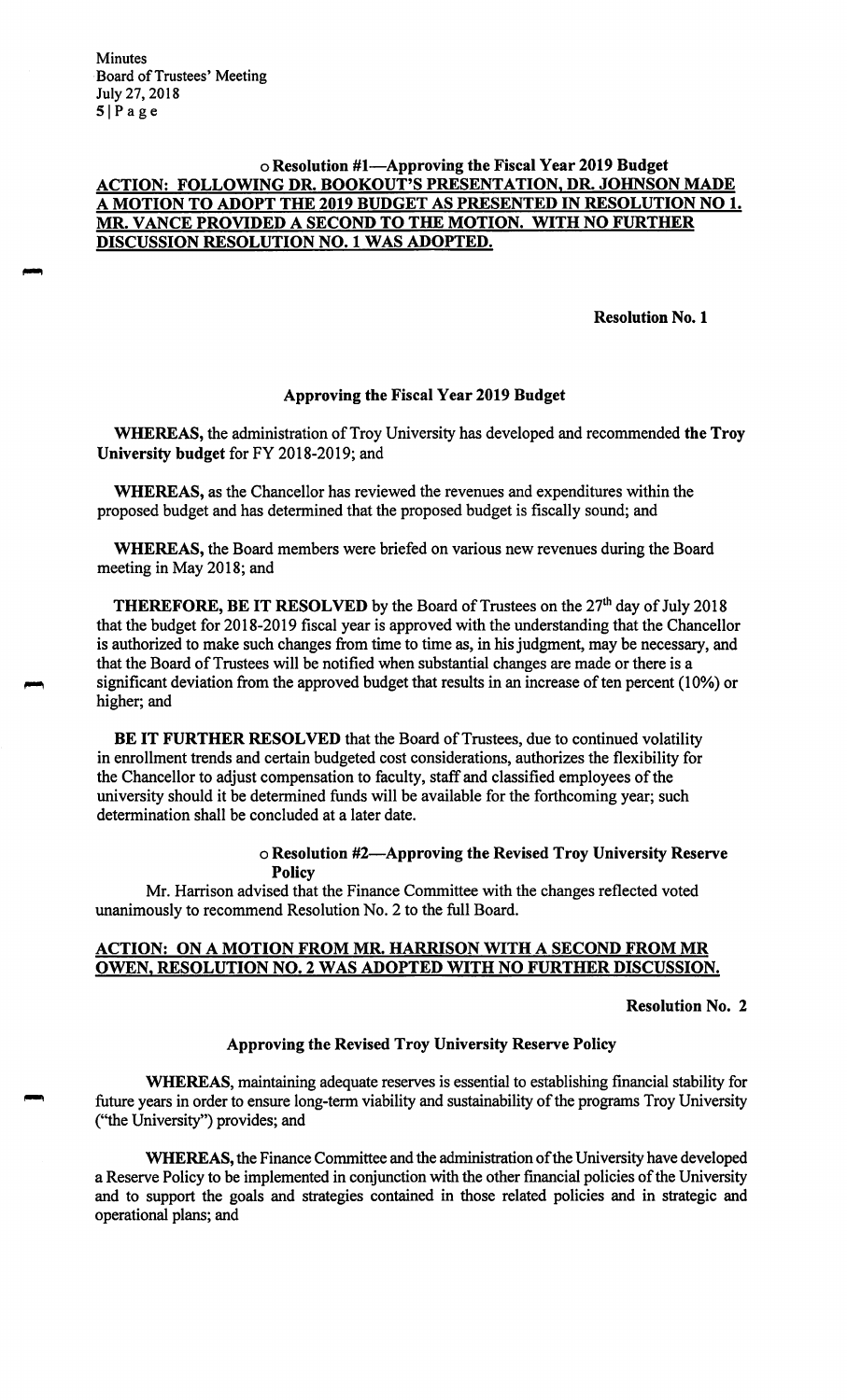**Minutes** Board of Trustees' Meeting July 27, 2018  $6|P$ age

**WHEREAS,** the Reserve Policy establishes accounting practices for reserve funds as well as reserve fund categories to fund contingencies, capital improvements and construction, non-capitalized renewals and replacements and deferred maintenance and repair needs; and

**WHEREAS,** the use of these reserves and the reserve balance report will be presented to the Finance Committee and Board of Trustees at the annual July meeting. The Contingency reserve fund will be maintained at a target amount that is equal to at least three months of operating expenses. Spending from Contingency Reserves that will reduce the balance below the target amount shall require the approval of the Board of Trustees; and

**WHEREAS,** the Policy shall be reviewed by the Finance Committee of the Board of Trustees at the annual July meeting. Any changes to the Policy will be recommended by the Finance Committee to the Board of Trustees.

**WHEREAS,** the Finance Committee recommends the Board of Trustees accepts the proposed changes to the University Reserve Policy as outlined in the attachment.

**THEREFORE, BE IT RESOLVED** the Board has reviewed the revisions to the University Reserve Policy and the revisions have been accepted as reflected below.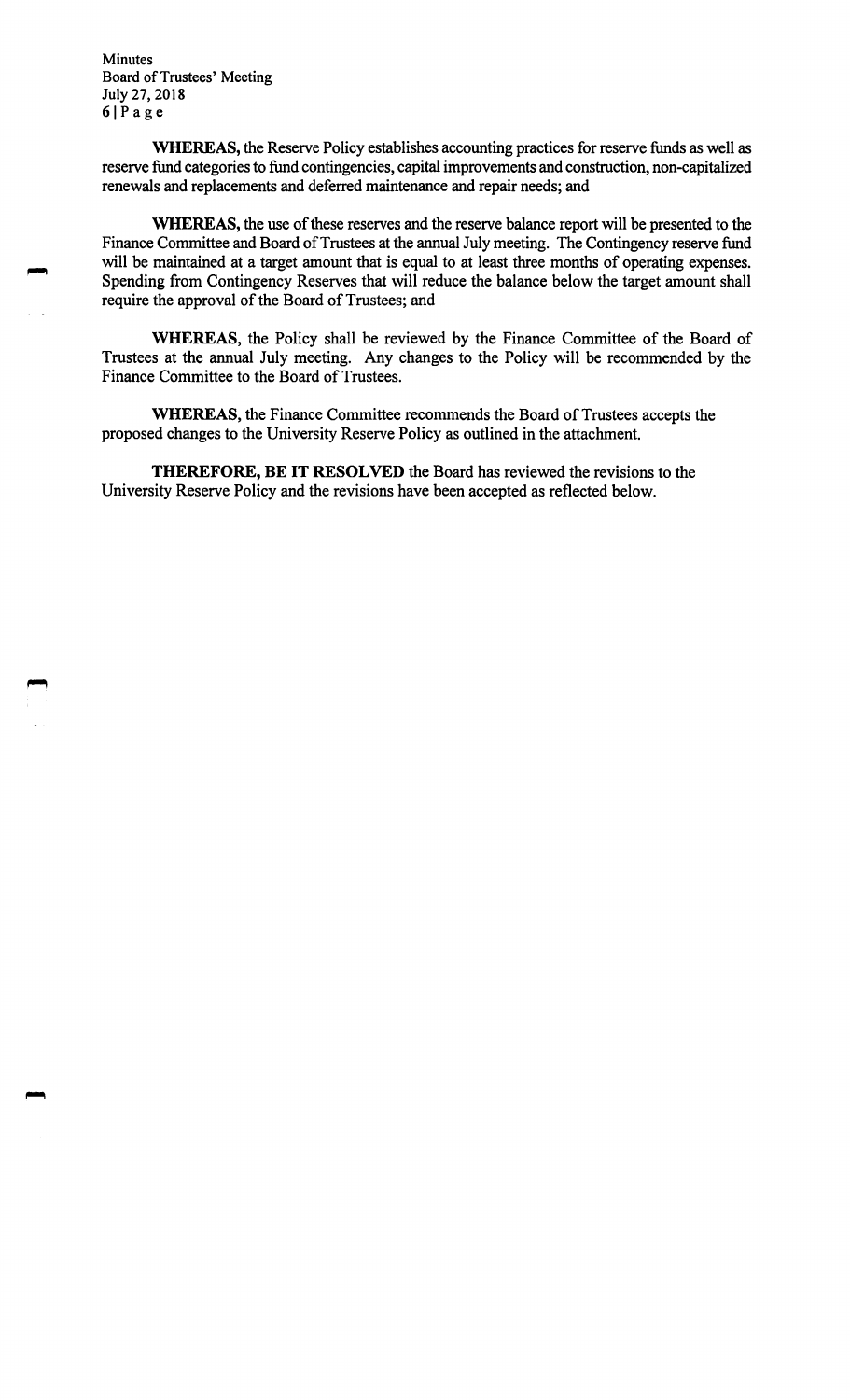Minutes Board of Trustees' Meeting July 27, 2018 71Page

n

n

n

# **TROY UNIVERSITY**

Reserve Policy

 $\langle \rangle$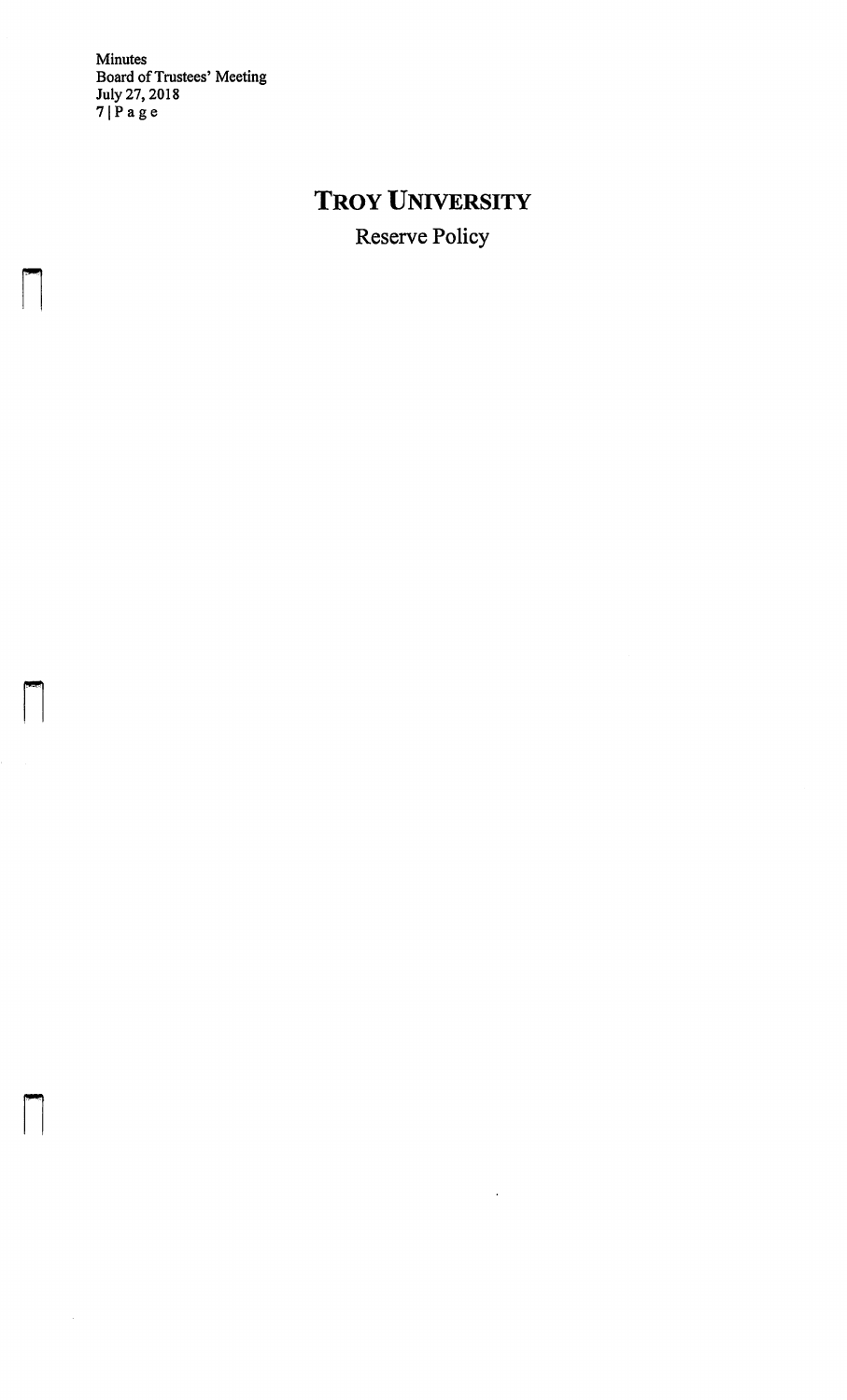**Minutes** Board of Trustees' Meeting July 27, 2018 8IPage

#### Troy University

## RESERVE POLICY

#### **DISCUSSION**

The Reserves Policy prescribes the manner in which reserve [ba](https://reseJ.Ve)lances will be categorized and calculated at the end of each fiscal year, utilizing existing financial reporting guidelines. The policy outlines an appropriate reserve threshold to guide Troy University in its fiscal planning. Reserves are meant to protect the institution in cases of sudden shortfalls in revenue, to provide for extraordinary events, and to protect against unbudgeted future expenses or losses. Maintaining adequate reserves is essential to establishing financial stability for future years in order to ensure long-term viability and sustainability of the programs the University provides. In addition, the level of current reserves is reviewed by SACS, Moody's and Standard & Poor rating agencies as part of the fiscal component of the accreditation process and as an indicator of financial stability.

#### **PURPOSE**

The purpose of this Reserve Policy for Troy University is to build and maintain an adequate level of unrestricted net assets to support the organization's mission and strategic plan and to ensure the financial health and stability of Troy University by balancing prudent fiscal management with adequate levels of resources to carry out the universities' missions, programs, strategic goals, and objectives in an effective and efficientmanner. Reserves may be called upon in cases where other reasonable methods have been insufficient to maintain a balanced budget; to protect the University in cases of sudden shortfalls in revenue, (e.g., unforeseen enrollment declines or a reduction in state appropriations); to cover unanticipated expenses and/or cash outflows (e.g., major disasters, significant repairs, renovations and deferred maintenance items); and to provide for extraordinary investments in new facilities. Reserves are not funds set aside for specific annual operating expenditures or commitments, but may serve as an operating contingency. Reserves also aid in the management of the University's cash flow to meet daily expenditure needs (e.g., Federal Financial Aid disbursements to students).

The ability to generate reserves varies, making the application of a blanket reserve policy significantly challenging. The reserve policy outlined below is based on a comprehensive review of guidelines, policies and procedures from other educational and business sources, including NACUBO (National Association of College and University Business Officers) and GFOA (Government Financial Officers Association).

The Reserve Policy ensures that:

- The University will have the necessary flexibility to manage program revenue accounts to meet financial commitments, plans, and goals.
- Reserves will used to resolve timing problems but not to address structural deficits or to cover over-spending.
- Reporting of reserves provides the Board of Trustees with a complete, consistent, and transparent understanding of periodic reserve balances.
- The University is incentivized to continue to invest in and cultivate creative academic programs to reach all students seeking higher education.
- The University is incentivized to invest in facilities that provide a world-class education.

The University intends for the reserves to be used and replenished within a reasonable period of time. This Reserve Policy will be implemented in conjunction with the other financial policies of the organization and is intended to support the goals and strategies contained in those related policies and in strategic and operational plans.

## **ACCOUNTING FOR RESERVES**

The Reserve Funds will be held in the financial records in the unrestricted net assets general fund as designated reserves. Reserves will be commingled with the general cash and investment accounts and may be transferred to the Troy University Foundation's long term investment pool.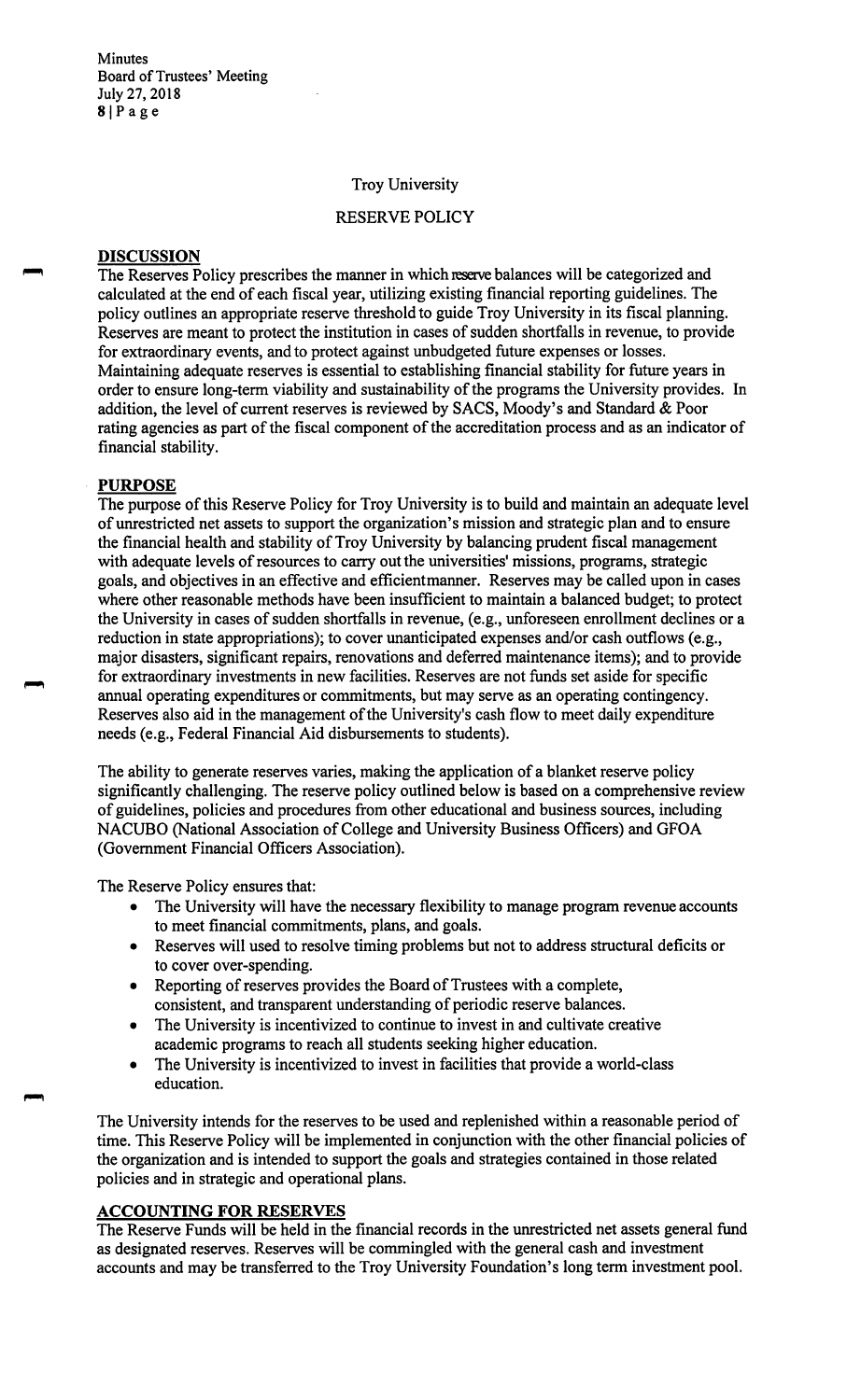**Minutes** Board of Trustees' Meeting July 27, 2018  $9|Page$ 

Reserves will be funded with the surplus of net unrestricted assets. The amount of a reserve fund target minimum and fiscal viability will be reviewed annually and calculated after approval of the annual budget. The use of reserves will be reported to the Finance Committee/Board of Trustees at the July meeting. The Board of Trustees recognizes there are many instances where accumulation of balances beyond a reserve level is a prudent practice in order to achieve strategic priorities over a multi- year period ( establishing new academic programs, purchasing major equipment, funding start-up packages for new faculty, etc.).

# **RESERVE FUND CATEGORIES:**

# **Contingency Reserves:**

A reserve of approximately three months of budgeted operating expenditures that should be used only in emergency or catastrophic situations and must not be viewed as a source of flexible spending for new opportunities.

## **Reserve for Capital Improvements and Construction:**

The capital funding framework supports the University's need to self-fund future capital projects. Capital Planning, Design and Construction meetings are held periodically during the year to estimate the needed reserve level for major capital repair and maintenance items, major renovations of existing facilities, supplemental funding for new construction initiatives and the acquisition of land and buildings.

## **Reserve for Current Renewals and Replacements:**

This reserve is intended to provide a ready source of funds for current and unplanned repairs, equipment, furniture and fixtures necessary for the effective operations.

## **Reserve for Deferred Maintenance and Repair:**

While the primary purpose of the Maintenance and Repair reserve is for deferred maintenance, it may also be leveraged for future capital renovation or construction projects as appropriate.

## **FUNDING OF RESERVES**

The Reserve Funds will be funded with surplus unrestricted operating funds. The Chancellor and the Senior Vice Chancellor for Finance and Business Affairs will identify the need for access to reserve funds and confirm that the use is consistent with the purpose of the reserves as described in this Reserve Policy. Determination of need requires analysis of the sufficiency of the current level of reserve funds, the availability of any other sources of funds before using reserves, and evaluation of the time period for which the funds will be required and replenished.

# **AUTHORITY TO USE OPERATING RESERVES**

Authority for the use of the reserve funds is delegated to the Chancellor. The Reserve Fund balances will be reported to the Board of Trustees at its annual July meetings, accompanied by a description/list of projects that required the use of Reserve Funds and plans for replenishment to restore the Reserve Funds the transfer of the portion of the previous fiscal years' residual operating funds to the Reserve Funds to be used for future projects and deferred maintenance. However, it has been determined that Contingency Reserves will be maintained at a target amount that is equal to at least three months of operating expenses, currently \$60 million. Spending from Contingency Reserves that will reduce the balance below the target amount will require the approval of the Board of Trustees.

## **REPORTING AND MONITORING**

The Chancellor is responsible for ensuring that the Reserve Funds are maintained and used only as described in this Policy. Upon approval of the use of reserve funds, the Senior Vice Chancellor for Finance and Business Affairs (SVCFBA) will maintain records of the use of funds and plan for replenishment. The SVCFBA will provide regular reports to the Chancellor of reserve funds usage as well as progress to restore the fund to a predetermined amount. The Chancellor and Senior Vice Chancellor for Finance and Business Affairs will annually discuss what additional risk factors might be considered for the University and the impact the budget could have on reserve levels.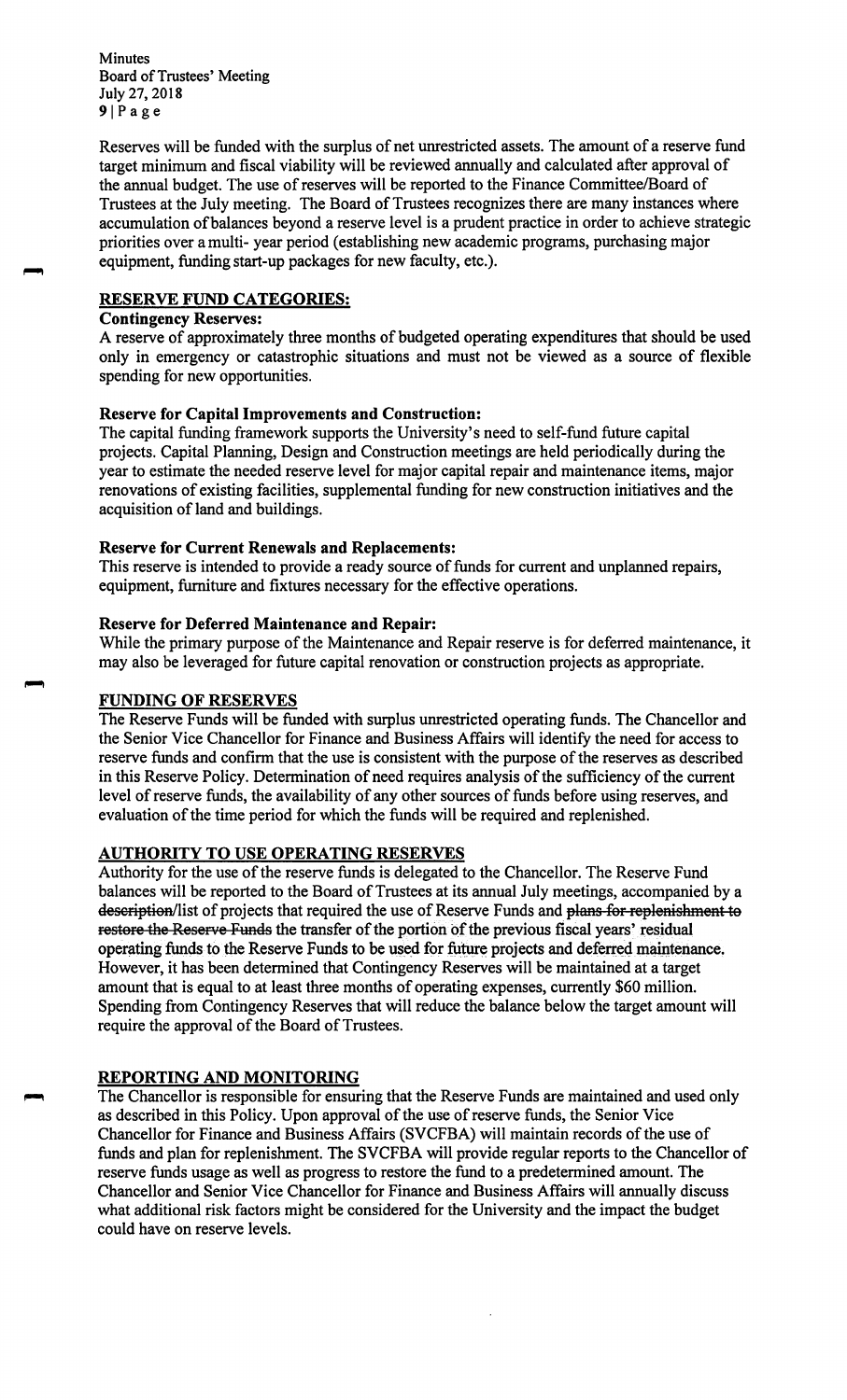**Minutes** Board of Trustees' Meeting July 27, 2018 **10** IPage

## **REVIEW OF POLICY**

This Policy will be reviewed by the Finance Committee of the Board of Trustees every July at minimum, or sooner if warranted by internal or external events or changes. Changes to the Policy will be recommended by the Finance Committee to the Board of Trustees. The Finance Committee is established by the Troy University Board of Trustees to recommend financial policies, strategies, and budgets that support the mission, values and strategic plan of the institution. Its purpose is to ensure the financial health and integrity of the organization in pursuit of its mission.

Following the presentation by the Finance Committee, Student Government Association President Gus McKenzie addressed the Board regarding the changes in scholarships and asked that the Board look at the long-term effects of these changes.

# • **Athletic Policy Committee, Honorable Allen Owen**

Mr. Owen called on Jeremy McClain, Senior Vice Chancellor for Athletics, to update the Board on athletics.

#### o **Athletics Report--Mr. Jeremy McClain**

Program Updates

- Raised private funds to purchase two new Sprinter vans for men's and women's golf programs
- Three baseball student-athletes taken in June MLB draft
- Contract extensions for our softball and baseball coaches
- Men's basketball travels to Costa Rica for a foreign tour in August
- Hired Rolando Vargas to lean Men's Tennis Program

#### Football

- Eleven players selected pre-season All Sun Belt
- Marcus Jones named to Paul Hornung watch list
- Deontae Crumitie named to Outland Trophy and Rimington Trophy watch lists
- Hunter Reese named to Bronko Nagursky watch list

## Football Schedule

| Sept. 1, 2018  | Boise State (Home)                |
|----------------|-----------------------------------|
| Sept. 8, 2018  | FAMU (Home)                       |
| Sept. 15, 2018 | Nebraska (Lincoln, NE)            |
| Sept. 22, 2018 | ULM (Monroe, LA)                  |
| Sept. 29, 2018 | Coastal Carolina (Home)           |
| Oct. 4, 2018   | Georgia State (Home)              |
| Oct. 13, 2018  | Liberty (Lynchburg, VA)           |
| Oct. 23, 2018  | South Alabama (Mobile, AL)        |
| Nov. 3, 2018   | ULL (Home)                        |
| Nov. 10, 2018  | Georgia Southern (Statesboro, GA) |
| Nov. 17, 2018  | Texas State (Home)                |
| Nov. 24, 2018  | App. State (Boone, NC)            |

# National Landscape/Issues

- Concussion/Safety
- Litigation
- Amateurism/Academics
- Paying Student-Athletes
- Viewership
- Sports Betting/Impact